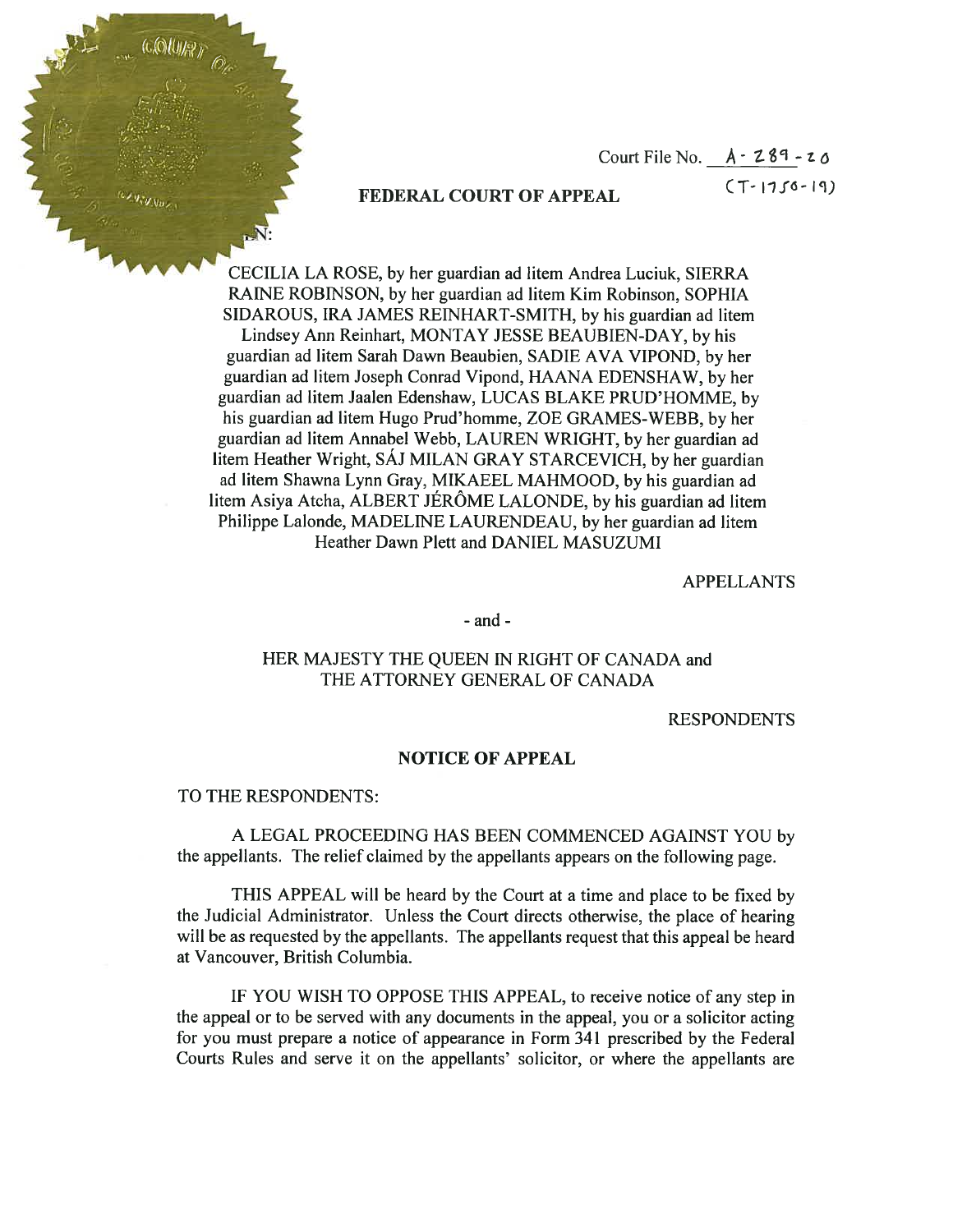self-represented, on the appellants, WITHIN <sup>10</sup> DAYS of being served with this notice of appeal.

IF YOU INTEND TO SEEK A DIFFERENT DISPOSITION of the order appealed from, you must serve and file <sup>a</sup> notice of cross-appeal in Form 341 prescribed by the Federal Courts Rules instead of serving and filing <sup>a</sup> notice of appearance.

Copies of the Federal Courts Rules information concerning the local offices of the Court and other necessary information may be obtained on request to the Administrator of this Court at Ottawa (telephone 613.992.4238) or at any local office.

IF YOU FAIL TO OPPOSE THIS APPEAL, JUDGMENT MAY BE GIVEN IN YOUR ABSENCE AND WITHOUT FURTHER NOTICE TO YOU.

| Date:      | NOV-2 4 2020                                      |
|------------|---------------------------------------------------|
| Issued by: | <b>ORIGINAL SIGNED BY</b><br><b>ALASTAIR HULL</b> |
|            | Resigne Lioniginal                                |

Address of local office: Pacific Centre, PO Box 10065 3rd Floor, 701 West Georgia Street Vancouver BC V7Y 1B6

TO: Her Majesty The Queen in Right of Canada and The Attorney General of Canada

Per: Joseph Cheng, Andrew Law, Shaun Ramdin and Katrina Longo DEPARTMENT OF JUSTICE CANADA Ontario Regional Office 120 Adelaide Street West Suite #400 Toronto ON M5H 1T1 Tel: 647.256.7481 /Fax: 416.952.4518